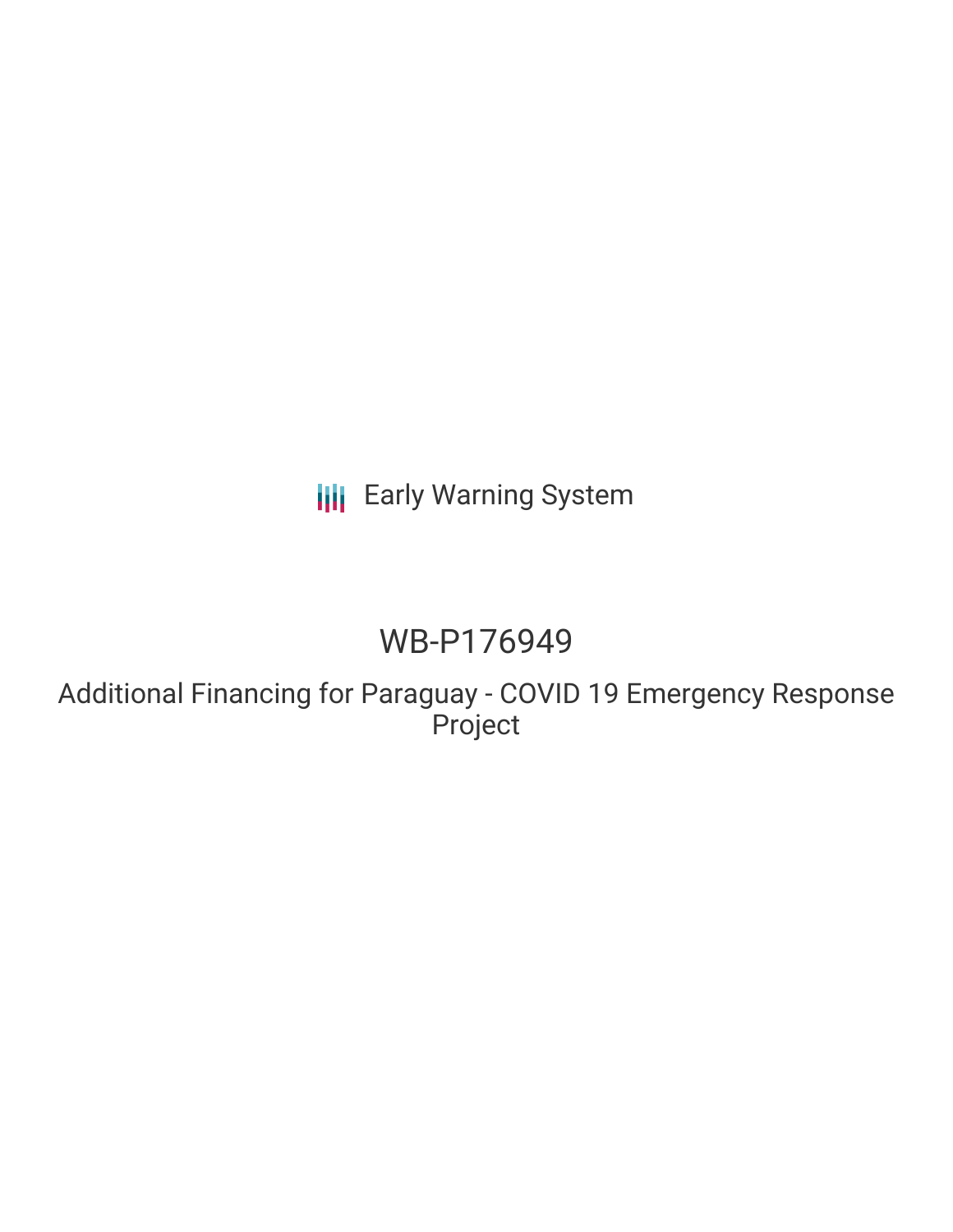

## Early Warning System Additional Financing for Paraguay - COVID 19 Emergency Response Project

### **Quick Facts**

| <b>Countries</b>               | Paraguay                    |
|--------------------------------|-----------------------------|
| <b>Financial Institutions</b>  | World Bank (WB)             |
| <b>Status</b>                  | Proposed                    |
| <b>Bank Risk Rating</b>        | U                           |
| <b>Borrower</b>                | Goverment of Paraguay       |
| <b>Sectors</b>                 | <b>Education and Health</b> |
| <b>Investment Type(s)</b>      | Loan                        |
| <b>Investment Amount (USD)</b> | \$51.00 million             |
| <b>Project Cost (USD)</b>      | \$51.00 million             |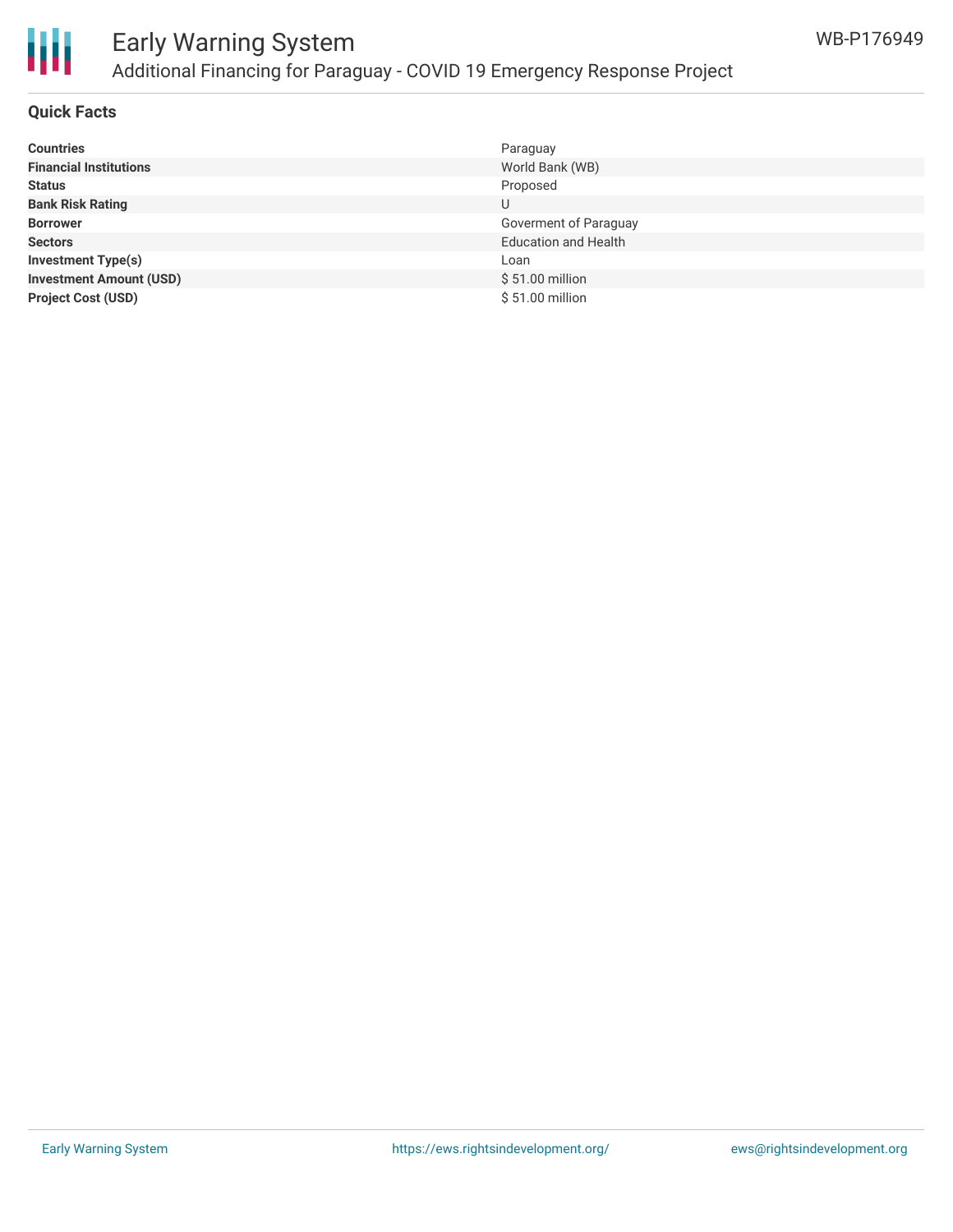

### **Project Description**

To strengthen the national health system for emergency preparedness and response to COVID-19 pandemic in the Republic of Paraguay.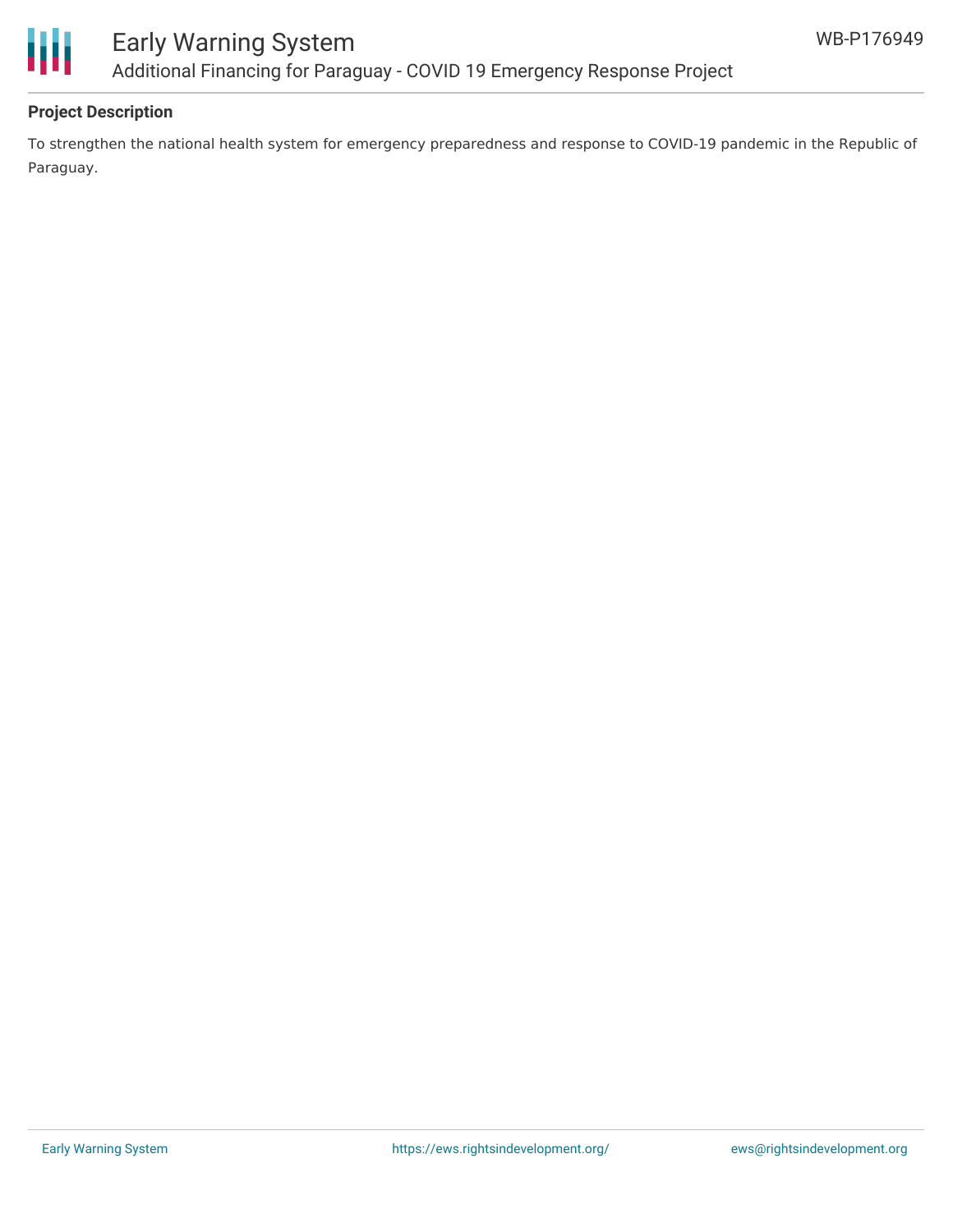

## Early Warning System Additional Financing for Paraguay - COVID 19 Emergency Response Project

### **Investment Description**

World Bank (WB)